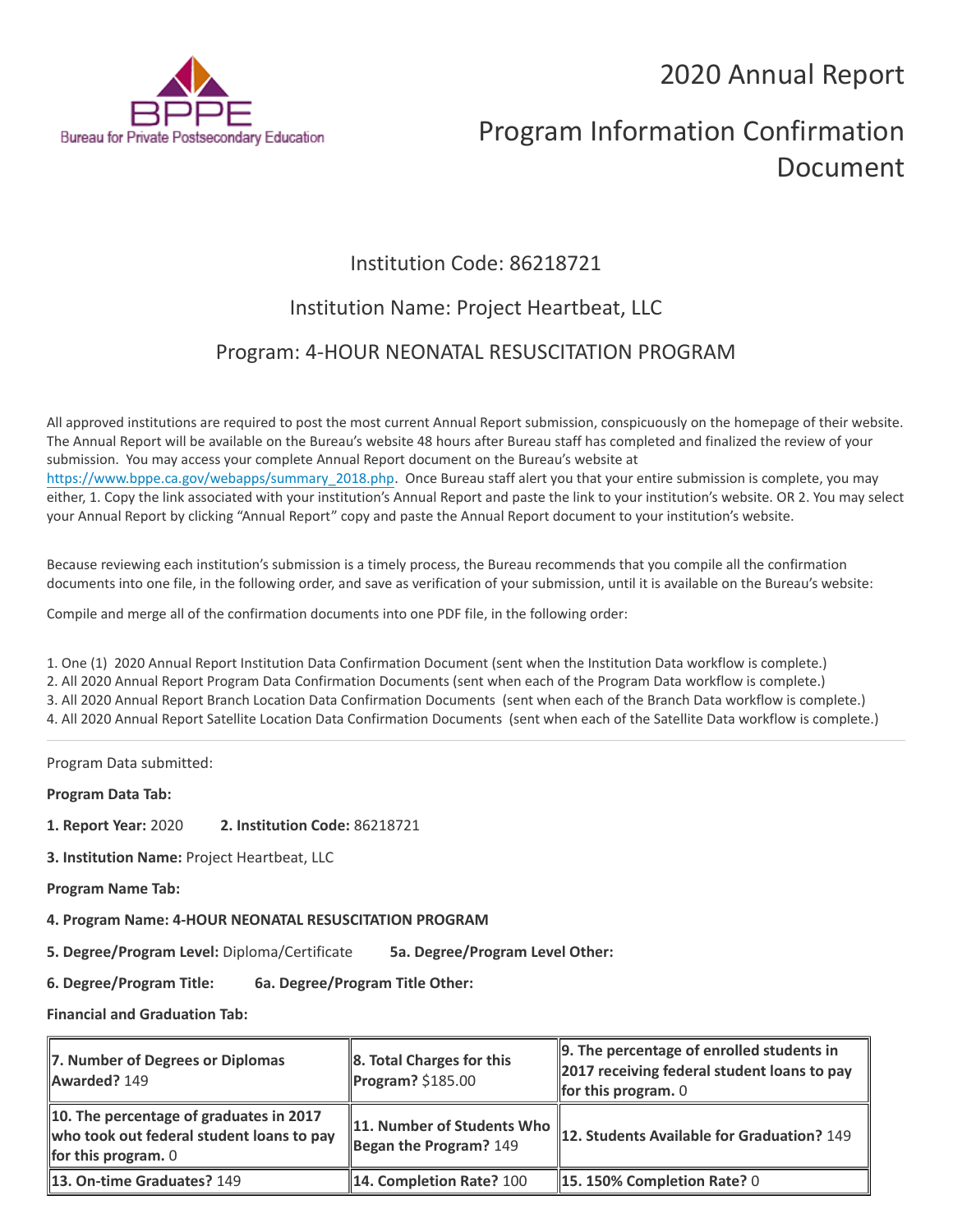#### **16. Is the above data taken from the Integrated Postsecondary Education Data System (IPEDS) of the United States Department of Education?** No

#### **Placement Data Tab:**

CEC § 94929.5 requires institutions to report placement data for every program that is designed or advertised to lead to a particular career, or advertised or promoted with any claim regarding job placement.

| 17. Graduates Available for<br><b>Employment? 149</b>                                                                                                                | 18 Graduates Employed in the<br>Field? 149           | 19. Placement<br><b>Rate? 100</b> |  |  |
|----------------------------------------------------------------------------------------------------------------------------------------------------------------------|------------------------------------------------------|-----------------------------------|--|--|
| 20. Graduates Employed in the field                                                                                                                                  |                                                      |                                   |  |  |
| 20a. 20 to 29 hours per week? $0$                                                                                                                                    | 20b. At least 30 hours per week? 149                 |                                   |  |  |
| $\ $ 21. Indicate the number of graduates employed                                                                                                                   |                                                      |                                   |  |  |
| $\vert$ 21a. In a single position in the field of study: 149<br>study: 0                                                                                             | 21b. Concurrent aggregated positions in the field of |                                   |  |  |
| 21c. Freelance/self-employed: 0<br>21d. By the institution or an employer owned by the institution, or<br>an employer who shares ownership with the institution: $0$ |                                                      |                                   |  |  |

#### **Exam Passage Rate Tab:**

5 CCR §74112(j) requires the institution to collect the exam passage data directly from its graduates if the exam passage data is not available from the licensing agency.

**22. Does this educational program lead to an occupation that requires State licensing?** No

#### **22a. Do graduates have the option or requirement for more than one type of State licensing exam?**

 **Option/Requirement #1: Option/Requirement #2: Option/Requirement #3: Option/Requirement #4:**

**Exam Passage Rate - Year 1 Tab:**

**23. Name of the State licensing entity that licenses the field:** No

**24. Name of Exam?**

| 25. Number of Graduates Taking | 26. Number Who Passed the | <b>27. Number Who Failed the</b> | $\ 28.$ Passage |
|--------------------------------|---------------------------|----------------------------------|-----------------|
| <b>State Exam?</b>             | <b>State Exam?</b>        | <b>State Exam?</b>               | Rate?           |

**29. Is This Data from the State Licensing Agency that Administered the Exam? 29a. Name of Agency:**

**30. If the response to #29 is "No", provide a description of the process used for Attempting to Contact Students.**

**Exam Passage Rate - Year 2 Tab:**

**31. Name of the State licensing entity that licenses the field:**

**32. Name of Exam?**

| 33. Number of Graduates Taking | 34. Number Who Passed the | <b>35. Number Who Failed the</b> | $\parallel$ 36. Passage |
|--------------------------------|---------------------------|----------------------------------|-------------------------|
| <b>State Exam?</b>             | <b>State Exam?</b>        | <b>State Exam?</b>               | $\parallel$ Rate?       |

**37. Is This Data from the State Licensing Agency that Administered the Exam? 37a. Name of Agency:**

**38. If the response to #37 is "No", provide a description of the process used for Attempting to Contact Students.** 

**Salary Data Tab:**